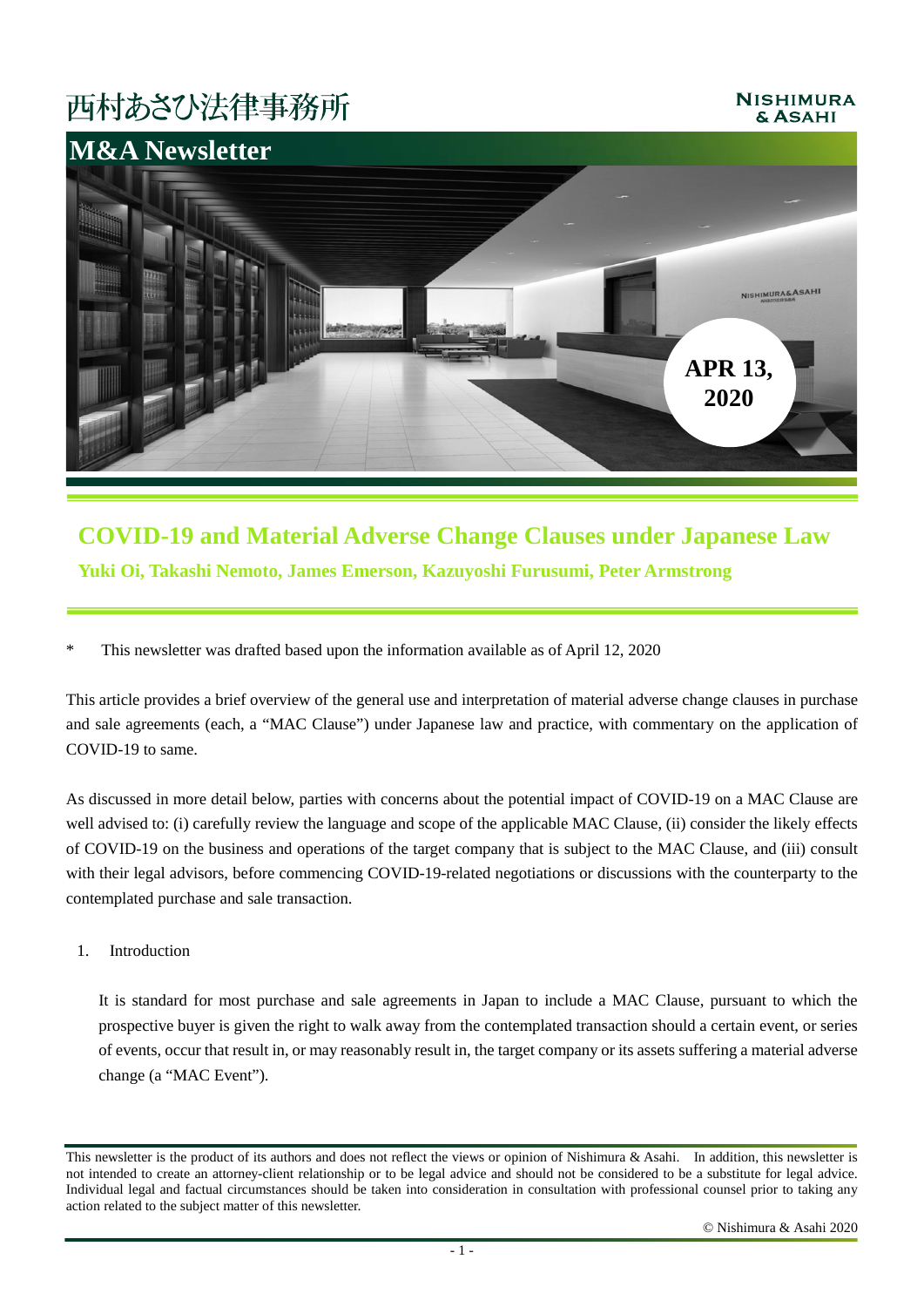A MAC Clause allocates between the seller and the buyer the risks that are associated with unpredictable and/or unforeseeable events that could negatively effect the value of the target company or its assets prior to the closing of the contemplated transaction. Consistent with other jurisdictions, MAC Clauses in Japan generally provide one of the following: (i) that the completion of the contemplated transaction is conditional upon the nonoccurrence of any MAC Event between signing and closing, (ii) a seller's warranty, the accuracy of which is a condition precedent to closing, that since a defined reference date no MAC Event has occurred, or (iii) that the occurrence of a MAC Event between signing and closing is a termination event.

A standard definition of a MAC Event according to Japanese practice is, for example: "with respect to the target company, any event, change, development, or occurrence, that is, or is reasonably expected to become, materially adverse to its business, condition, assets, results of operations, or prospects[1](#page-1-0)". Furthermore, it is common for there to be certain carve-outs from the definition of what would constitute a MAC Event, including: (a) general changes in business, economic or market conditions, (b) changes that impact the target's industry generally, (c) changes in law or accounting principles, (d) acts of war or terrorism, (e) acts of God, (f) the execution of the transaction documents, themselves, or the public disclosure of the contemplated transaction. Parties will also usually negotiate exceptions or limitations to those carve-outs, such as: "provided, however, that the exceptions set forth in the foregoing proviso shall not apply to the extent that the target company is disproportionately affected thereby".

#### 2. COVID-19 and MAC Clauses

Given the existence of the ongoing COVID-19 pandemic, the question of whether its impact may trigger a MAC Clause, which in turn would entitle a buyer to walk-away or to terminate the contemplated transaction, is a key issue for many current market participants.

#### 1) Court Precedent in Japan

 $\overline{a}$ 

Historically, Japanese courts have interpreted MAC Clauses narrowly and limited their application. For example, in its judgment on March 8, 2010 (Law Cases Report (Hanrei Jiho) No.2089 page 143), the Tokyo District Court of Japan denied the buyer's right to terminate a share purchase agreement by means of exercising the MAC Clause. In that case, the subject share purchase agreement included a seller's warranty that since a particular date "no material fact which has an adverse effect on the financial condition of the target company has occurred" and the parties had provided that the buyer may terminate the agreement should such warranty not be true and correct. In reliance on such MAC Clause, the buyer attempted to terminate the agreement, arguing that certain material facts, adversely effecting the target company, had occurred in breach of this warranty. The buyer claimed that: (i) the amount of the operating profit for the applicable fiscal year was much less than that stated in the business plan, which was used as the basis for the purchase price valuation, and (ii) the appraisal value of the subject real estate of the target company had materially decreased. Nevertheless, the Tokyo District Court ruled that neither (i) nor (ii) were sufficient to trigger the applicable MAC Clause because, with respect to (i), (a) the actual amount of operating profit of the target company for the fiscal year ended on September 2008 had not substantially decreased

<span id="page-1-0"></span>Among others, whether to include "or is reasonably expected to become" and "prospects" is often heavily negotiated as such language could give the buyer a broader right to exercise the MAC clause.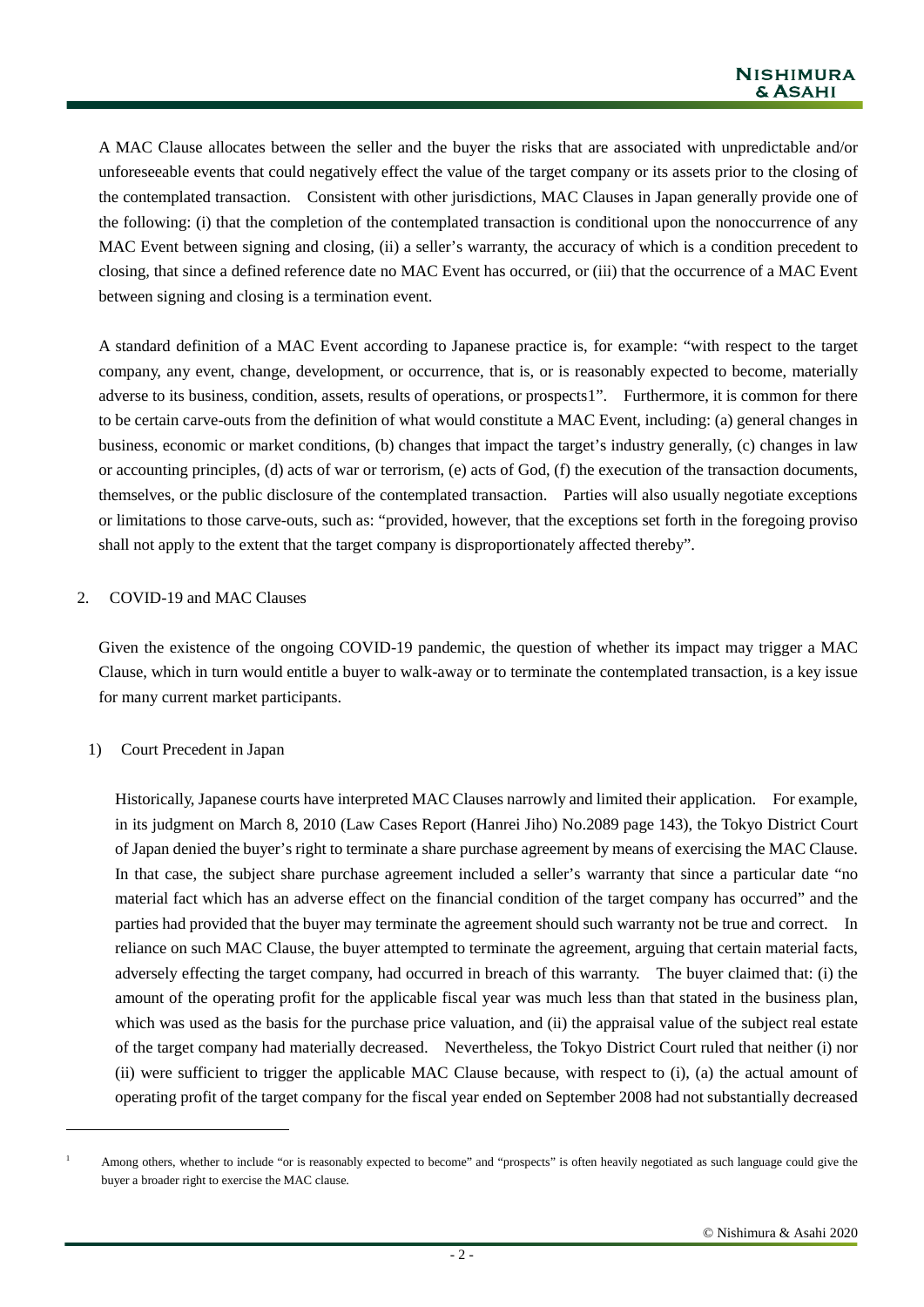in comparison to the operating profit from the previous fiscal year, and (b) the amount of operating profit for the target company provided in the business plan was merely an estimate, and with respect to (ii), the decrease in the appraisal value of the subject real estate was due to general market conditions and not events or facts that uniquely impacted the target company and, therefore, such loss in value was outside of the scope of the MAC Clause.

#### 2) Triggering a MAC Clause

Determining whether the effects of COVID-19 may trigger a particular MAC Clause requires a case-by-case analysis based on the relevant facts and provisions of the relevant agreements between the parties. However, generally speaking, if the MAC Clause in the agreement is relatively simple and does not include any carve-outs, for example, "any event, change, development, or occurrence, that is, or is reasonably expected to become, materially adverse to its business, condition, assets, results of operations, or prospects", then the buyer may be able to successfully argue that the effects of COVID-19 are sufficient to satisfy the MAC Clause[2.](#page-2-0)

On the other hand, if the MAC Clause includes carve-outs, such as "changes in general business, economic or market conditions or changes generally affecting the industry", or if a Japanese court holds that such carve-outs are implied, then it is likely that the seller will be able to successfully argue that the effects of COVID-19 are carved out from the scope of such MAC Clause. If the MAC Clause includes exceptions to such carve-outs (e.g., in the case that the target is "disproportionately affected by the event"), the buyer may be able to exercise the MAC Clause if there is demonstrable evidence that the target has been disproportionally affected by COVID-19 as compared to its competitors.

Finally, a buyer may want to also explore using a MAC Clause as a tool to negotiate a reduction in the previously agreed purchase price, rather than to terminate the transaction entirely. This may be appropriate where the impact on the target company has been substantial but there is doubt as to whether the impact on the target company has been disproportionate, or when the scope of the MAC Clause in question is not fully clear relative to the impact of COVID-19. Legal advisors should be able to assist with this analysis.

3. Impact on Future M&A Transactions

 $\overline{a}$ 

Seller's may look to negotiate the inclusion of specific carve outs from a MAC Clause pertaining to pandemics and epidemics, in general, or COVID-19, specifically. As discussed above, though, even without such specific carveouts, the seller may be able to successfully argue that the effects of COVID-19 should be excluded due to the inclusion of more standardized carve-outs such as "changes in general business, economic or market conditions" or "changes generally affecting the industry" or else by referring Japanese court precedent.

Buyers, on the other hand, should seek to more aggressively negotiate the scope of the MAC Clause in an attempt to

<span id="page-2-0"></span><sup>2</sup> It should be noted that based on Japanese court precedent even without the inclusion of specific carve-outs in a given MAC Clause, an event that impacts the public at large, such as a recession in the real estate market, will likely be insufficient for the purposes of exercising a MAC Clause. Therefore, in light of such precedents, sellers may be able to successfully argue that even where a MAC Clause does not include any such carve-outs, the effects of COVID-19 ought to be insufficient for the exercise of the MAC Clause.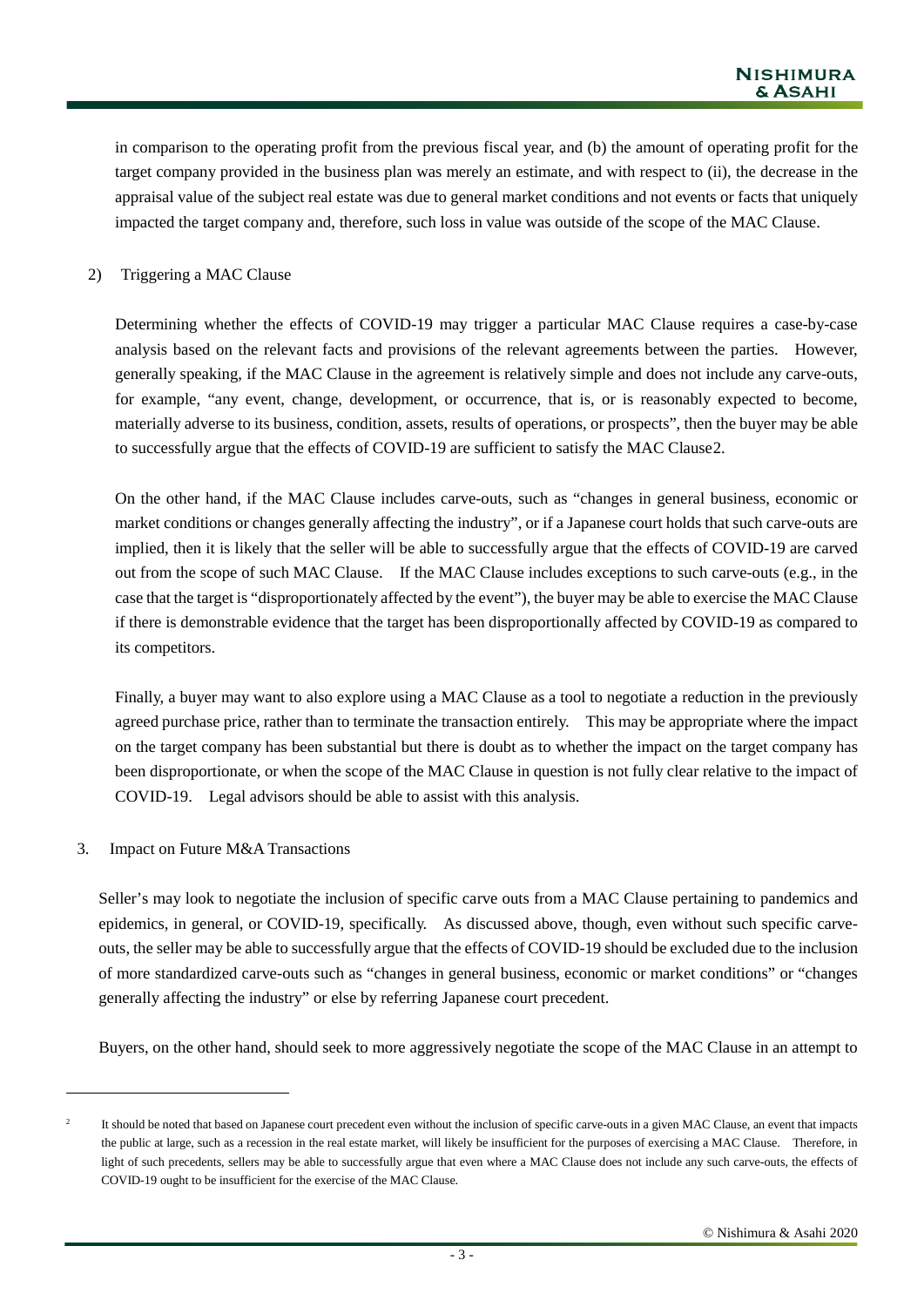expand its application as much as possible so that consideration is given to adverse effects that may occur on the "prospects" of the target company, events "reasonably expected to become" material, and events that disproportionately affect the target company. Moreover, in light of the limited number of interpretations of MAC Clauses supported by Japanese court precedent, it might be prudent for buyers to include, in addition to the MAC Clause, itself, a separate termination right and/or price adjustment clause that would be triggered by the occurrence of certain events such as: (a) sales/profits of the target company falling below certain objective thresholds, (b) transaction volumes with specific customer(s) falling below beyond certain objective thresholds, or (c) the cessation of operations at any of the target company's sites for some defined period of time. In addition, if a buyer requires a walk-away right associated with the impacts of COVID-19, a reverse break-up fee arrangement by which the buyer may terminate the transaction upon the payment of a fee to the seller could be an option that would be acceptable to both sides.

### 4. Conclusion

MAC Clauses are tricky provisions that require careful drafting and deep consideration and forethought. While they should always be given serious attention, given the current COVID-19 climate, it is more important than ever that the parties to each contemplated transaction do their utmost to understand their respective rights and also the various risks involved in agreeing to the language and carve-outs of a MAC Clause.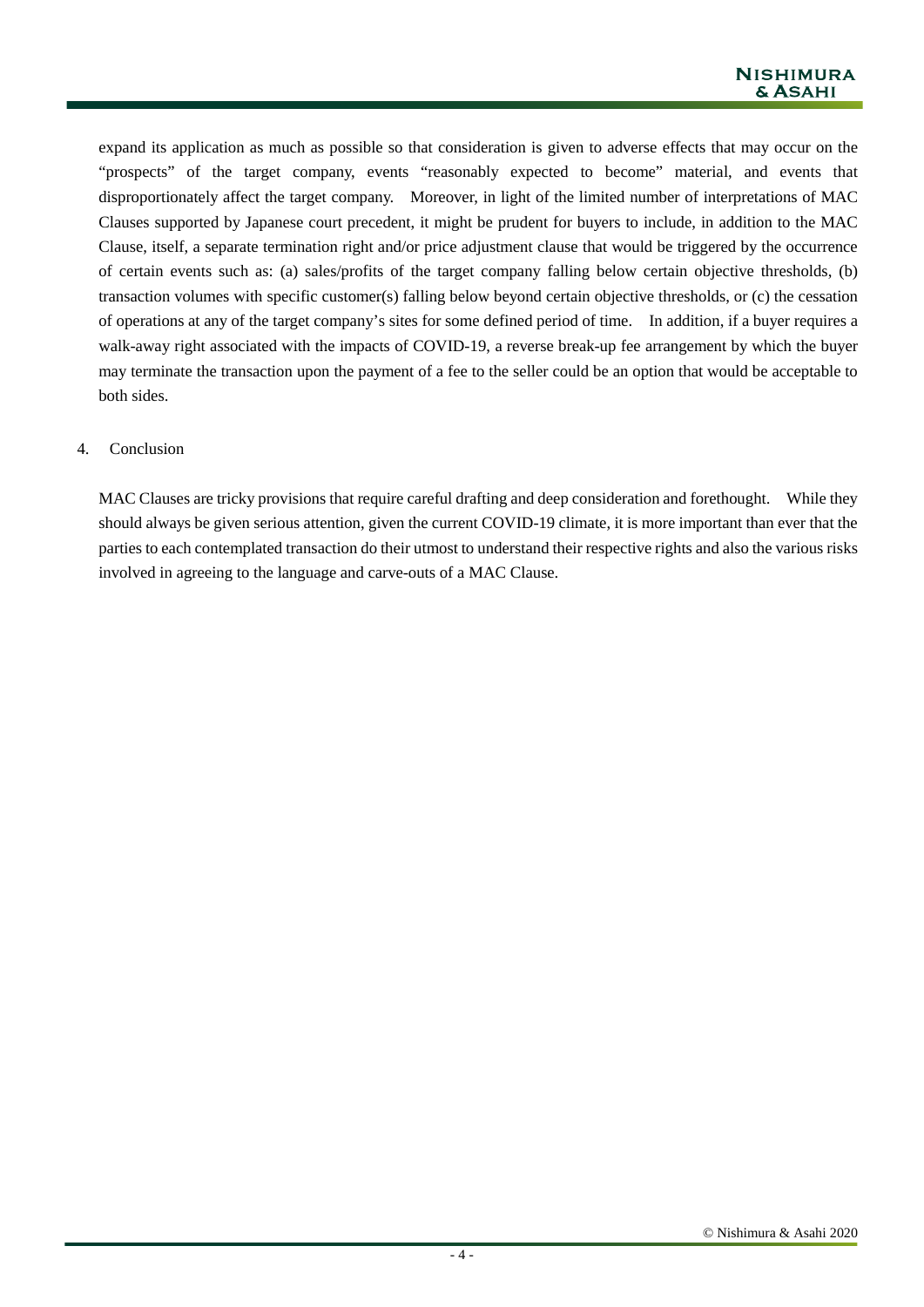

## **[Yuki Oi](https://www.jurists.co.jp/en/attorney/0157.html)** Partner<br>E-mail:

[y\\_oi@jurists.co.jp](mailto:y_oi@jurists.co.jp)

Yuki Oi is a partner in our M&A/Corporate practice group. He advises domestic and international corporations and financial institutions on their cross-border and domestic M&A transactions. He also handles corporate governance matters and general corporate issues, as well as corporate crisis management matters such as international cartels and other litigation.

Named Japan's inaugural Young Lawyer of the Year at the ALB Japan Law Awards 2019, he was also selected as one of Asia's top 40 lawyers under 40 by Asian Legal Business in 2017.

He has also served as a lecturer at the University of Tokyo, Faculty of Law (2012-13), and Graduate Schools for Law and Politics (2014-present).



**[Takeshi Nemoto](https://www.jurists.co.jp/en/attorney/0226.html)**<br>E-mail:

### [t\\_nemoto@jurists.co.jp](mailto:%20t_nemoto@jurists.co.jp)

Takeshi Nemoto is a partner in the M&A and corporate practice group. He is admitted to practice in Japan (2005) and New York (2015). Since he joined Nishimura & Asahi in 2005, he has represented clients in various corporate law matters, especially in M&A transactions. In particular, he has extensive knowledge and experience with respect to the business integrations and legal issues regarding companies that are owned by founding family shareholders. In addition, he has advised on corporate governance matters, shareholders meetings, intellectual property matters and disputes between companies.



**[James Emerson](https://www.jurists.co.jp/en/attorney/0476.html)**<br> **Partner (Foreign Law Partner\*)**<br> **E-mail: <u>j\_emerson@jurist</u>**  $j$  emerson@jurists.co.jp

James Emerson is a foreign law partner with extensive experience running cross-border transactions involving companies from around the world, including Japan, the United States, Europe, Australia, Russia, other countries in Asia and South America.

He regularly represents Japanese and non-Japanese buyers and sellers in large, complex cross-border transactions, including stock acquisitions, asset acquisitions, real estate transactions, liquid petroleum and natural gas agreements, private equity and venture capital investments, manufacturing and supply agreements, aerospace agreements, intellectual property agreements, joint ventures and strategic alliances.

He has written on a variety of legal and scholarly topics, and has represented clients as a lead attorney on several public and private multi-Billion-dollar transactions.



**[Kazuyoshi Furusumi](https://www.jurists.co.jp/en/attorney/0275.html)** Partner

 $k$  furusumi@jurists.co.jp

Kazuyoshi Furusumi is a partner at Nishimura & Asahi. He is admitted to practice in Japan (2001). He has extensive expertise in cross border transactions including outbound and inbound M&A. His practice area also covers a wide range of general corporate matters.